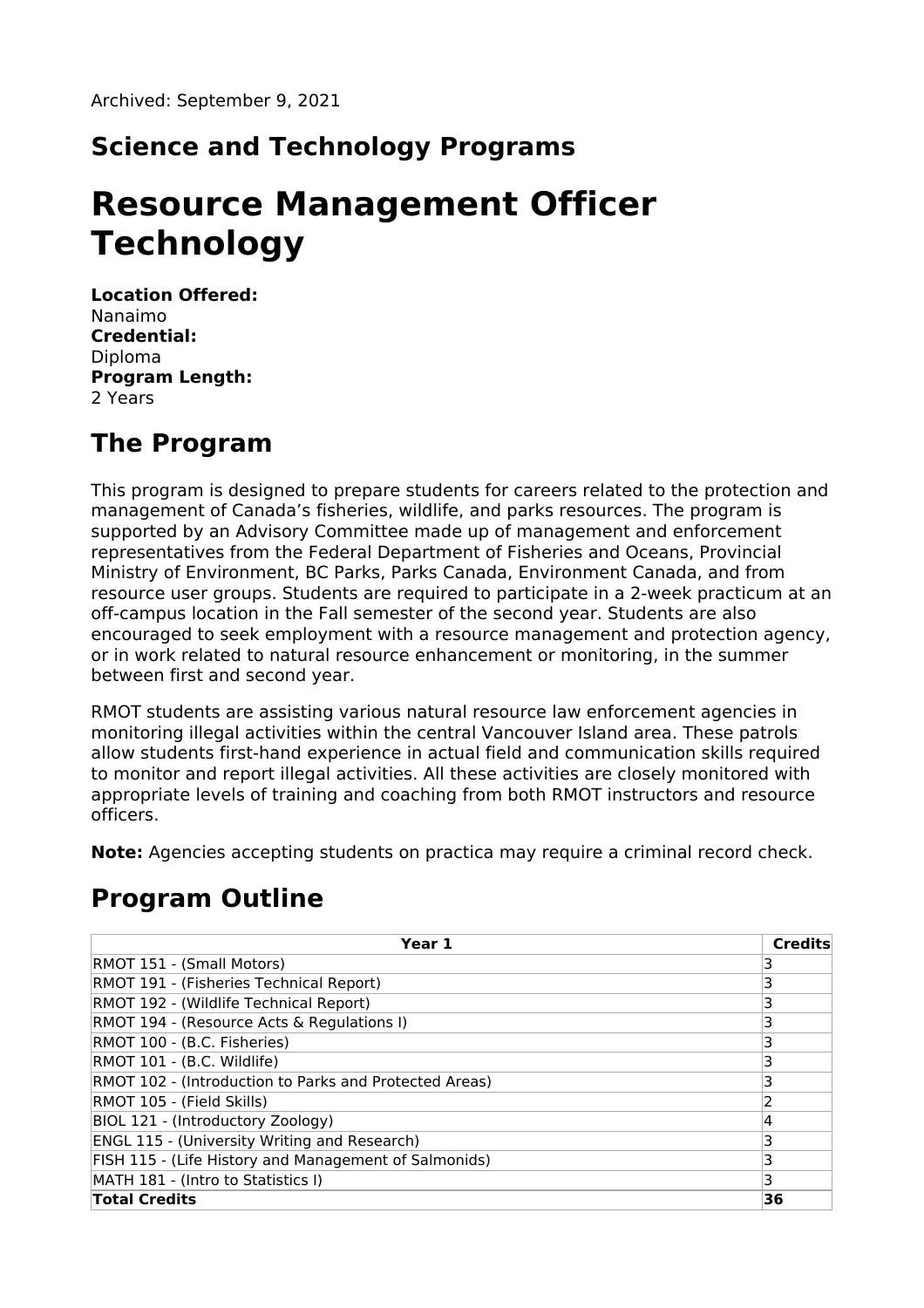| Year <sub>2</sub>                                                      | Credits |
|------------------------------------------------------------------------|---------|
| RMOT 206 - (Habitat Management)                                        |         |
| RMOT 251 - (Resource Management Seminars)                              |         |
| RMOT 271 - (Field Practicum)                                           |         |
| RMOT 272 - (Fitness, Self Defense, Small Firearms Safety and Practice) | 2       |
| RMOT 291 - (Enforcement Project Report I)                              | 3       |
| RMOT 292 - (Enforcement Project Report II)                             | 3       |
| RMOT 294 - (Legal and Investigative Procedures I)                      |         |
| RMOT 295 - (Legal and Investigative Procedures II)                     | 3       |
| RMOT 296 - (Court and Administrative Procedures)                       | 3       |
| RMOT 297 - (Wildlife - Human Conflicts)                                | 3       |
| RMOT 275 - (Wildlife Techniques)                                       | 3       |
| FRST 256 - (Forest Ecosystems and Hydrology)                           | 3       |
| GEOG 228 - (Maps and Mapping)                                          | 3       |
| <b>Total Credits</b>                                                   | 36      |

## **Completion Requirements**

Grades for individual courses are awarded as described in the Grading Scale section of this Calendar. The program has minimum standards as follows.

- No more than 3 "C-" grades can be accumulated over the 2-year diploma program.
- A minimum "C" grade is required for all other diploma courses.
- Students have a maximum of 3 years in which to complete the diploma program. Students who do not attain satisfactory grades for all courses in the program within the consecutive 3-year period will be withdrawn from the program. They may, however, reapply after one year.
- Students must complete all program course requirements to the above standards and have an overall GPA of at least 2.0 ("C") in order to be eligible for graduation.

#### **Admission Requirements**

- General admission requirements apply.
- English 12 with minimum "C" grade, or equivalent.
- A minimum "C" grade in either Principles of Mathematics 11 or Foundations of Mathematics 11, or a minimum "C+" grade in Applications of Mathematics 11, or equivalent.
- Biology 11 with minimum "C" grade, or equivalent.
- Personal Profile.
- 2 completed Referee forms.
- Interview may be required.

#### **Recommendations for Admission**

- Completion of the B.C. Ministry of Environment's C.O.R.E. program.
- Biology 12.
- Chemistry 11.
- Mathematics 12.
- Hands-on computer experience, including skills in MS Windows.

#### **Notes on Admission**

Good health is essential, as this program includes a standard of physical fitness.